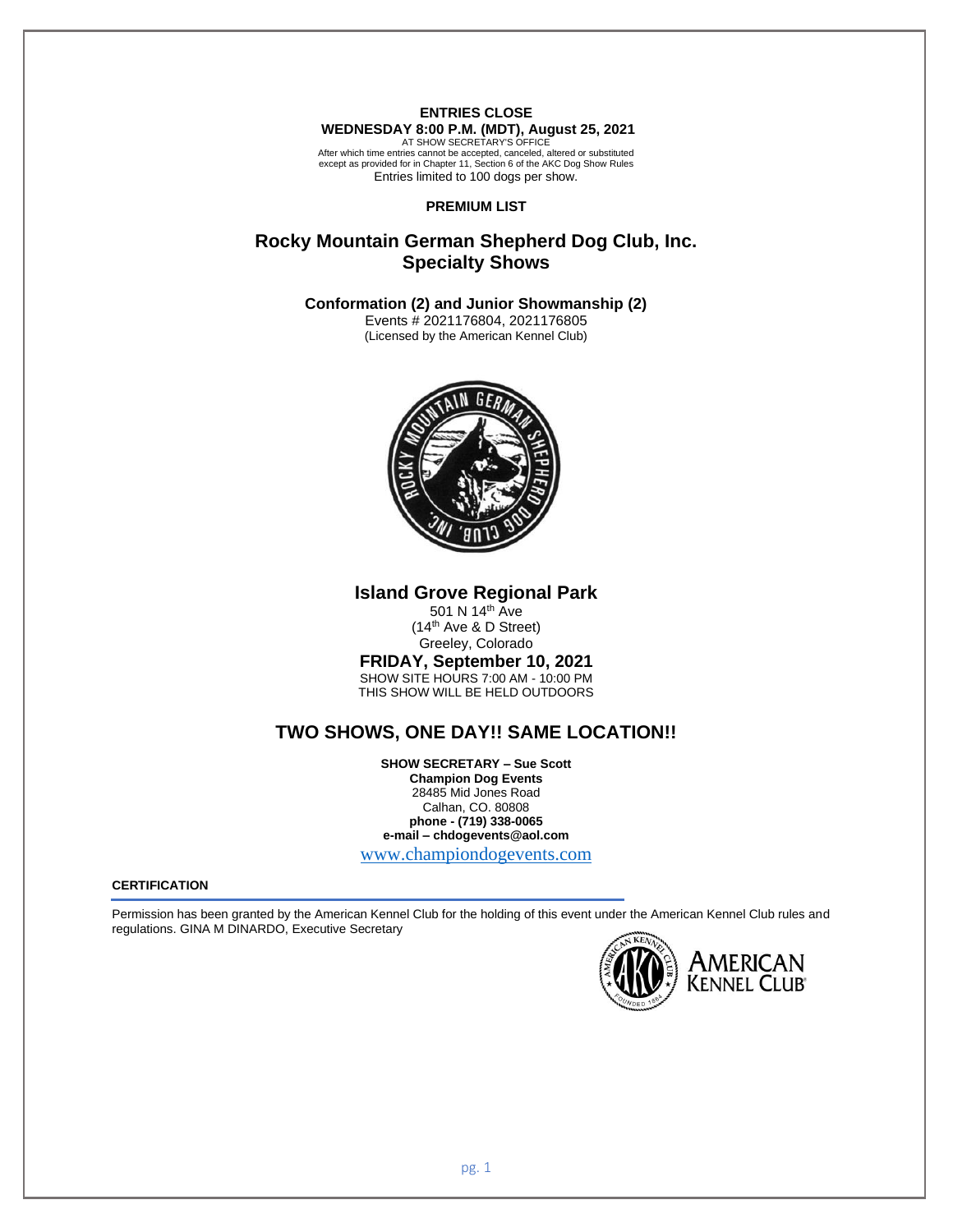# **OFFICERS**

| 441 Wright St. #122 Lakewood, CO 80228 |  |
|----------------------------------------|--|

#### **SHOW COMMITTEE**

| 5315 County Road 142, Elizabeth, CO 80107 | longspeakgs@hotmail.com |
|-------------------------------------------|-------------------------|
|                                           |                         |
|                                           |                         |
|                                           |                         |
|                                           |                         |

### **JUDGES**

Show #1 – Conformation and Junior Showmanship Dr Carol White-Moser, PO Box 963, Canton, TX 75103

Show #2 – Conformation and Junior Showmanship Sharon Newcomb, 80 Double Arrow Rd S, Santa Fe, NM 87505

| <b>SHOW VETERINARIAN - On call</b>                                                                                                     | <b>SHOW PHOTOGRAPHER</b> |  |  |
|----------------------------------------------------------------------------------------------------------------------------------------|--------------------------|--|--|
| Pets Emergency Treatment Service (PETS)<br>3629 23rd Ave, Evans, CO 80620<br>970-339-8700<br>Directions: South on 23rd Ave to 36th St, | <b>Randy Roberts</b>     |  |  |
| West Side of road                                                                                                                      |                          |  |  |

# **CATALOG ADVERTISING**

| Full Page 7 $\frac{1}{2}$ " x 4 $\frac{1}{2}$ " (approx.) (including one photo\$25.00 |  |
|---------------------------------------------------------------------------------------|--|
|                                                                                       |  |
|                                                                                       |  |
|                                                                                       |  |
| All ads must be CAMERA READY or in Jpeg format                                        |  |
| Deadline for all Catalog Advertising: August 25, 2021                                 |  |

Make check payable to: Champion Dog Events

**Send Camera Ready Ads and Fees to:**

Champion Dog Events 28485 Mid Jones Rd Calhan, CO 80808 email[: chdogevents@aol.com](mailto:chdogevents@aol.com) – 719-338-0065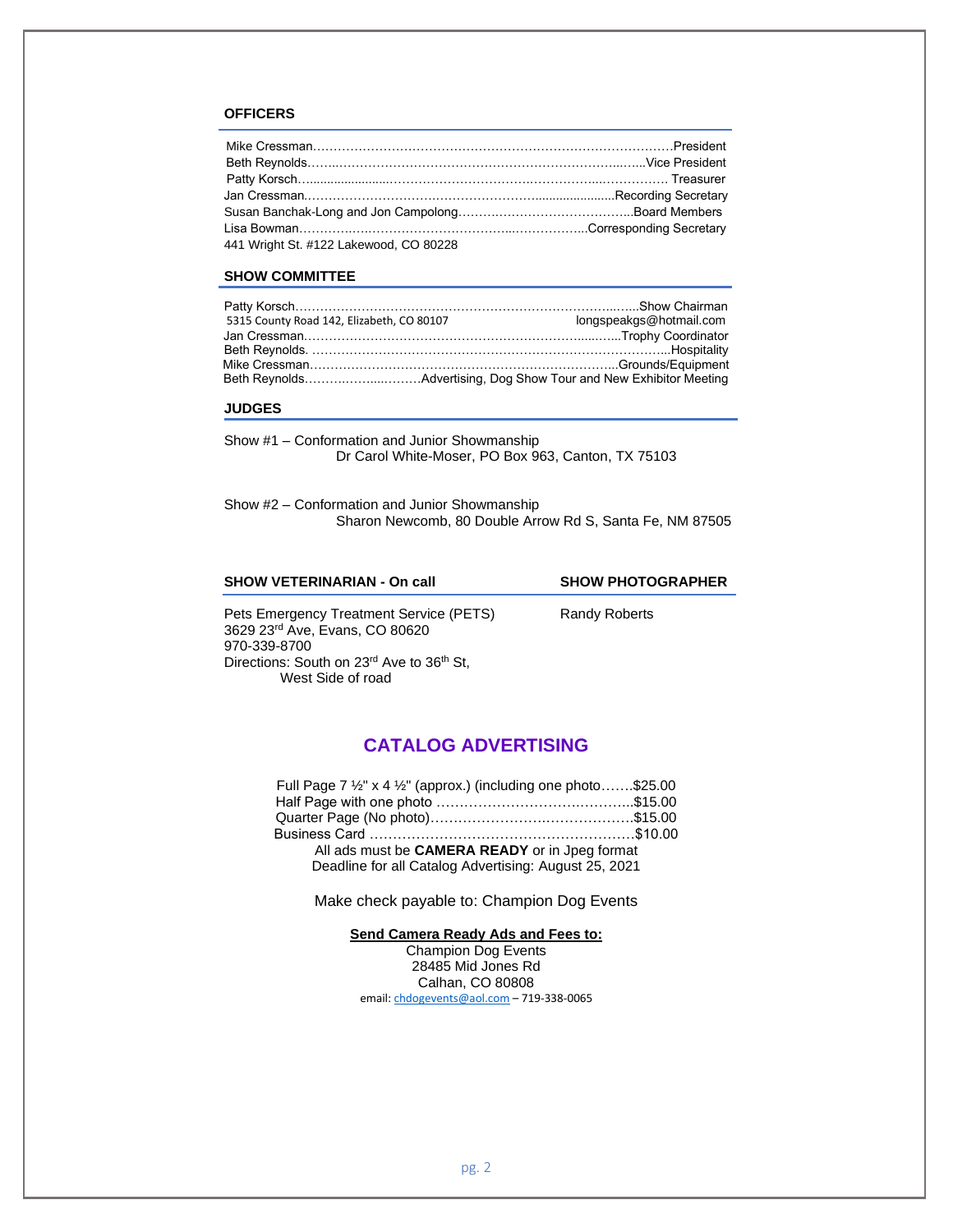#### **ENTRY INFORMATION:**

#### **Entries are limited to 100 dogs per show**

**ENTRIES CLOSE: 8:00 P.M. (MDT) -- Wednesday, August 25, 2021** at the Show Secretary's office after which time entries cannot be accepted, cancelled, altered or substituted except as provided for in Chapter 11, Section 6, AKC Dog Show Rules.

Entry fees already include a \$.50 AKC RECORDING FEE and a \$3.00 AKC EVENT FEE.

## *A SEPARATE ENTRY FEE IS REQUIRED FOR ENTRY IN EACH SPECIALTY SHOW*

\$30.00 for the entry of each dog in Regular Class - 12-15, 15-18, AOH, Novice, American Bred, Open, Best of Breed \$20.00 for Puppy (6-9, 9-12) & Bred-by-Exhibitor Classes \$10.00 for Junior Showmanship (free if second entry) \$20.00 for Non-Regular Classes – (Veterans)

#### **NOTE: 12-18 Month Classes are adult classes and require an adult entry fee**

Make all checks payable to: **Champion Dog Events** Mail to: Sue Scott, Show Secretary, Champion Dog Events, 28485 Mid Jones Rd, Calhan, CO 80808

#### **CANADIAN EXHIBITORS MUST SUBMIT ENTRIES WITH CHECKS DRAWN ON U.S. ACCOUNTS OR WITH INTER-NATIONAL MONEY ORDERS IN U.S. FUNDS.**

Entry fee will not be refunded in the event that a dog is absent, disqualified, excused by Veterinarian or Judge or barred from competition by action of the Show Committee.

**Post Dated Checks & Returned Checks** do not constitute a valid entry fee. The Show Secretary will add a \$25.00 collection fee to the amount of each returned check. Subsequent returned checks from the same exhibitors may result in their being put on a CASH ONLY basis.

No entry shall be made and no entry shall be accepted which specifies any condition as to its acceptance.

No entry fees will be refunded if the Show cannot open or be completed by reason of riots, civil disturbances, fire, extreme and/or dangerous weather conditions, an Act of God, public emergency, act of a public enemy, strikes and/or any other cause beyond the control of the Club or the Show Secretary.

Entries will not be accepted without fees or signatures. There will be **no refunds** for duplicate entries. Changes, additions or corrections to entry forms must be received in writing via postal or email prior to close of entries. Those received by telephone are not acceptable.

No dog wrongly entered in a class may be transferred to another class (except in case of wrong sex), nor can a dog be withdrawn after entries have closed. The owner or agent assumes all responsibilities for wrong or incomplete information of the entry blank.

Owners are responsible for errors in making out entry forms, whoever may make such errors, and no entry fee will be refunded in event of such errors or cancellation of entries after the published closing date.

Entries must be made on an Official AKC entry form or online form with the Agreement and Rules agreed to.

Confirmation of Entry will be sent to the email address(s) on the Official AKC entry form within 48 hours of receipt. If you do not receive email confirmation promptly please contact show secretary. Judging Schedule will be sent as soon as finalized after close of entries.

All Show results will be posted on [www.championdogevents.com](http://www.championdogevents.com/) as soon as possible after the close of the show.

# **SPECIAL ENTRY SERVICES**

**Telephone entry service:** CALL THEM FOR INFORMATION. BEST IN SHOW ENTRY SERVICE . . . . . . . . . . . 1(800)247-7005 Entry Line (toll free) ENTRIES ON TIME.. . . . . . . . . . . . . . . . . . . . . . . 1(800)992-8955 Entry Line (toll free)

**Online Entries** at [www.championdogevents.com](http://www.championdogevents.com/) - you can utilize credit card, PayPal or mail a check There is an additional fee of \$2.00 per dog for online entries per event. **SCANNED** entry forms can be emailed and entry fee forwarded by check or paid online.

#### **PRE-ORDER YOUR CATALOG AND SAVE!!!!**

Pre-order price is \$5.00, include request with your entry. If you are not entering but would like to pre-order a catalog, drop me a note. A limited number of catalogs will be for sale at the show.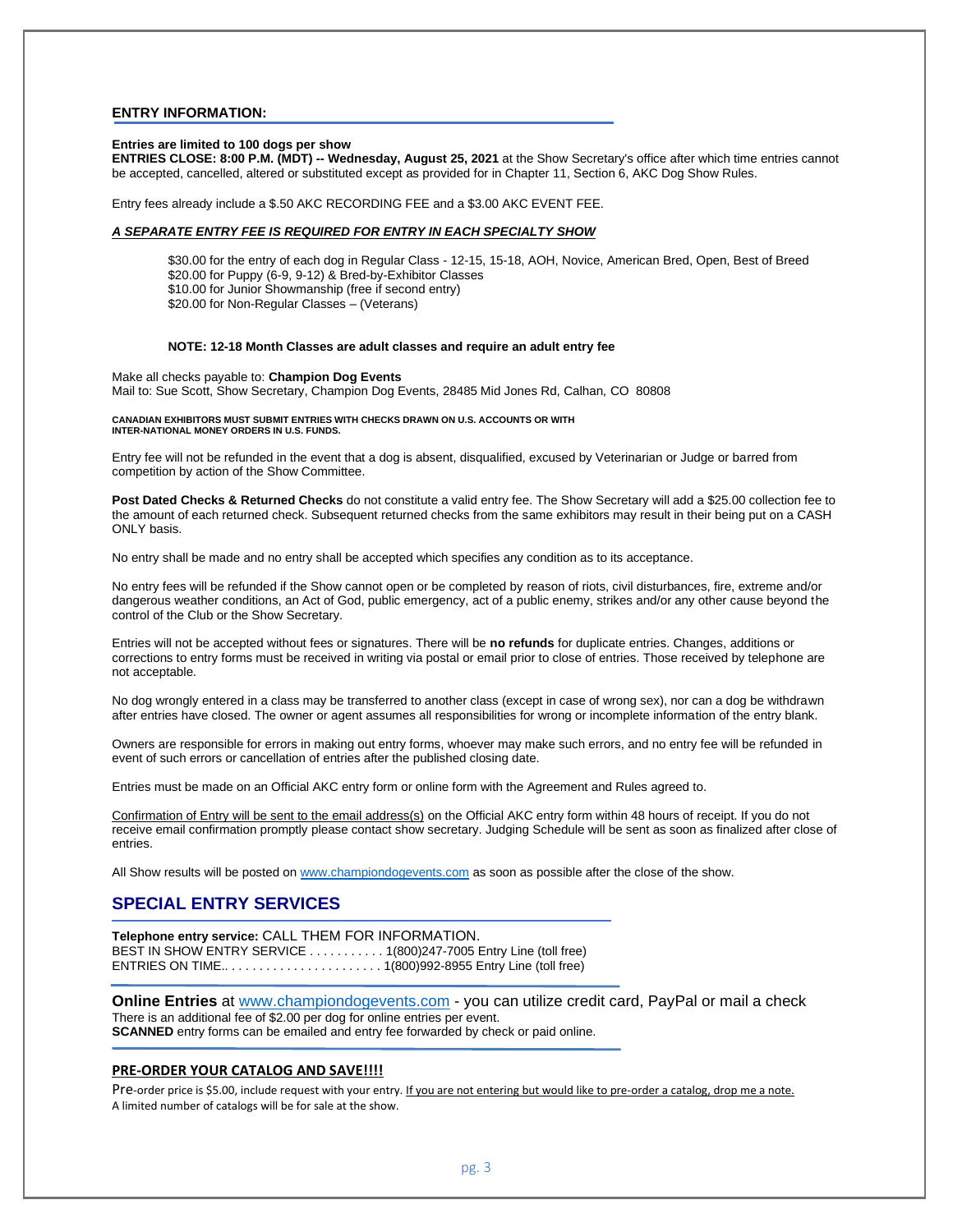### **SHOW SITE INFORMATION:**

The Show Site will be available to exhibitors 6:00 am to 10:00 pm Thursday, Friday, Saturday, Sunday & from 6:00 am to 6:00 pm on Monday. Dogs must be removed from the show site immediately following Best in Show judging on Monday. Any changes refer to Evergreen Kennel Club premium.

The show grounds constitute the building & the outside grounds and parking lot.

A dog wash area will be available.

All regulations governing the use of this facility, and all regulations and decisions of the Show Committee of this show giving club on this day will be strictly enforced, including and not recorded in this Premium List.

Please confirm all details around grooming and setup with the Evergreen Kennel Club premium.

Exercise pens in the livestock barn only. No exercise pens, puppy play pens etc…are allowed in any other buildings. Crates must be stacked whenever possible

There is ample grooming space. Roping off an area or saving spaces will not be allowed unless authorized by the Show Committee. This will be strictly enforced.

Exhibitors are responsible for cleaning up after their own dogs AT ALL TIMES. Dumping of dog food or grooming residue into the restroom sinks and toilets is strictly prohibited!

NO dogs will be allowed in the restrooms. NO un-entered dogs allowed on the show grounds.

No baby strollers are allowed in the show buildings.

Parents are solely responsible for their children and are expected to keep them supervised and controlled at all times for their own safety.

#### **RV, GENERAL & RESERVED PARKING REGULATIONS:**

There are various vehicle and RV parking options available through Evergreen Kennel Club. Please refer to their premium list which can be obtained from Onofrio Dog Shows, www.onofrio.com for additional details.

### **HOTEL INFORMATION –** Please verify rates/fees when making reservations

When making reservations, please inquire about applicable Dog Fees, size/breed restrictions and number of dogs allowed per room. Because of carelessness of some exhibitors, show site, overnight parking and motel accommodations for clubs all over the USA are becoming more difficult to obtain and Greeley area is no exception. Please cooperate by cleaning up after your dogs and kenneling your dog while in your motel room. There will be no bathing of dogs in the hotel room.

| Super 8 - 2423 W. 29th, Greeley, CO                  | 970-330-8880 |
|------------------------------------------------------|--------------|
| Days Inn - 5630 W. 10th Street, Greeley, CO          | 970-573-6876 |
| Comfort Inn - 2467 W. 29th Ave., Greeley, CO         | 970-330-6380 |
| Country Inn & Suites - 2501 W. 29th St., Greeley, CO | 970-330-3404 |
| Candlewood Suites - 3530 W. 29th St., Greeley, CO    | 970-330-2333 |
| Doubletree by Hilton - 919 7th Street, Greeley, CO   | 970-304-0000 |
| Cobblestone Inn, 309 Hill Road, Kersey, CO           | 970-353-0305 |

You are **REQUIRED** to clean up the area after walking your dogs at any hotel/motel. **DO NOT** leave your dogs unattended inside any motel room or groom your dog inside any room.

Please use exercise area/pens if provided.

RMGSDC and Evergreen Show Committees will exercise the right to suspend any person from all AKC privileges for conduct prejudicial to the best interests of purebred dogs which includes abuse of a motel/hotel facility (Chapter 7, Section 1 of the *Rules Applying to Registration & Discipline*).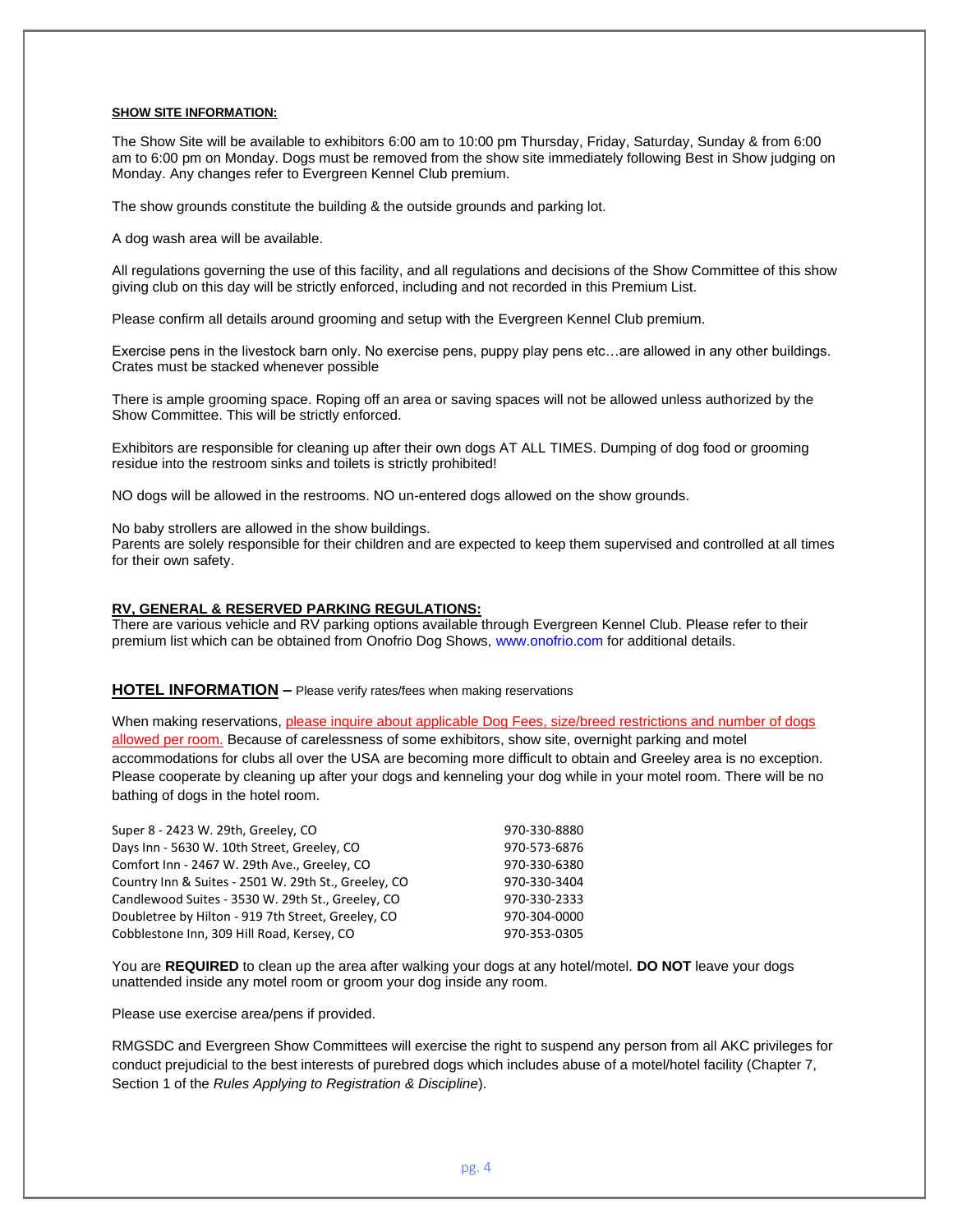# **EXHIBITOR INFORMATION:**

The use of flexi-leads on show grounds (indoors or outdoors) during show hours (6:00 am-6:00 pm) is prohibited.

Dogs need be present only for scheduled judging and will be released if not needed for further judging.

Dogs must be ready for judging. Neither the Club nor its Show Secretary will be responsible or obligated to furnish any service for notifying exhibitors or their agents of Breed or Class Judging. Judges need not wait for any dog holding up a class**. Owners or agents alone are responsible for the presence of their dogs in the judging rings.**

The show giving Club, the Show Secretary, their agents, employees, etc. assume no responsibility for any loss, damage or injury sustained by exhibitors, handlers, or to any of their dogs or property while at or on the show grounds, or in transit to or from the show. And furthermore, assumes no responsibility for injury to children.

The hosting club will exercise every precaution for the safety of dogs exhibited, but it must be understood that neither the club, site or show secretary will be responsible for any injury, damage, or loss. It is understood that all dogs at this show are in the care and custody of the owners or owner's agents during the entire show weekend.

No generators to be operated within 50 feet of any ring during judging times.

There shall be no drilling or intensive /abusive training of dogs on the show grounds.

#### **This club does not agree to arbitrate claims as set forth in the official AKC entry form for this event.**

No dogs may be left unattended in soft sided crates. Dogs must be in control at all times.

Exhibitors are required to clean up after the dogs that they are exhibiting, or which are under their care or control. This requirement includes both while in the ring or at any location on our show site. Clean up tools and supplies will be available at each ring and at other convenient locations through-out the show grounds.

Exhibitors should follow their veterinarian recommendations to assure their dogs are free of internal and external parasites, any communicable diseases and have appropriate vaccinations.

The lawns at the Greeley Tribune Building and Lincoln Park are **OFF LIMITS** to dogs. Violators in Lincoln Park may be ticketed.

All persons entering this dog show/event, hereby waive any claim for damages against the Rocky Mountain German Shepherd Club, it's members or the show secretary in the event a motor vehicle must be entered to rescue a dog from overheating or suffocation due to improper ventilation. The club(s) is solely responsible for determining if the said animal is in distress.

# **SHOWS SAME WEEKEND**

The following shows, with All-Breed Conformation and Obedience Trials, will be held the same weekend. For Premium List and further information contact:

> Jack Onofrio, Supt P O Box 25764, Oklahoma City, OK 73125 Phone - (405) 427-8181 - Onofrio Entry Service Number (405) 427-0405 - www.onofrio.com

Saturday, September 11, 2021 Evergreen Kennel Club Breed Judge and Group Judge – Cathy Daugherty

Sunday, September 12, 2021 Evergreen Kennel Club Breed Judge and Group Judge – William Daugherty

Monday, September 13, 2021 Evergreen Kennel Club Breed Judge and Group Judge – Eva Berg

Please confirm all details pertaining to Evergreen Kennel Club shows with their premium.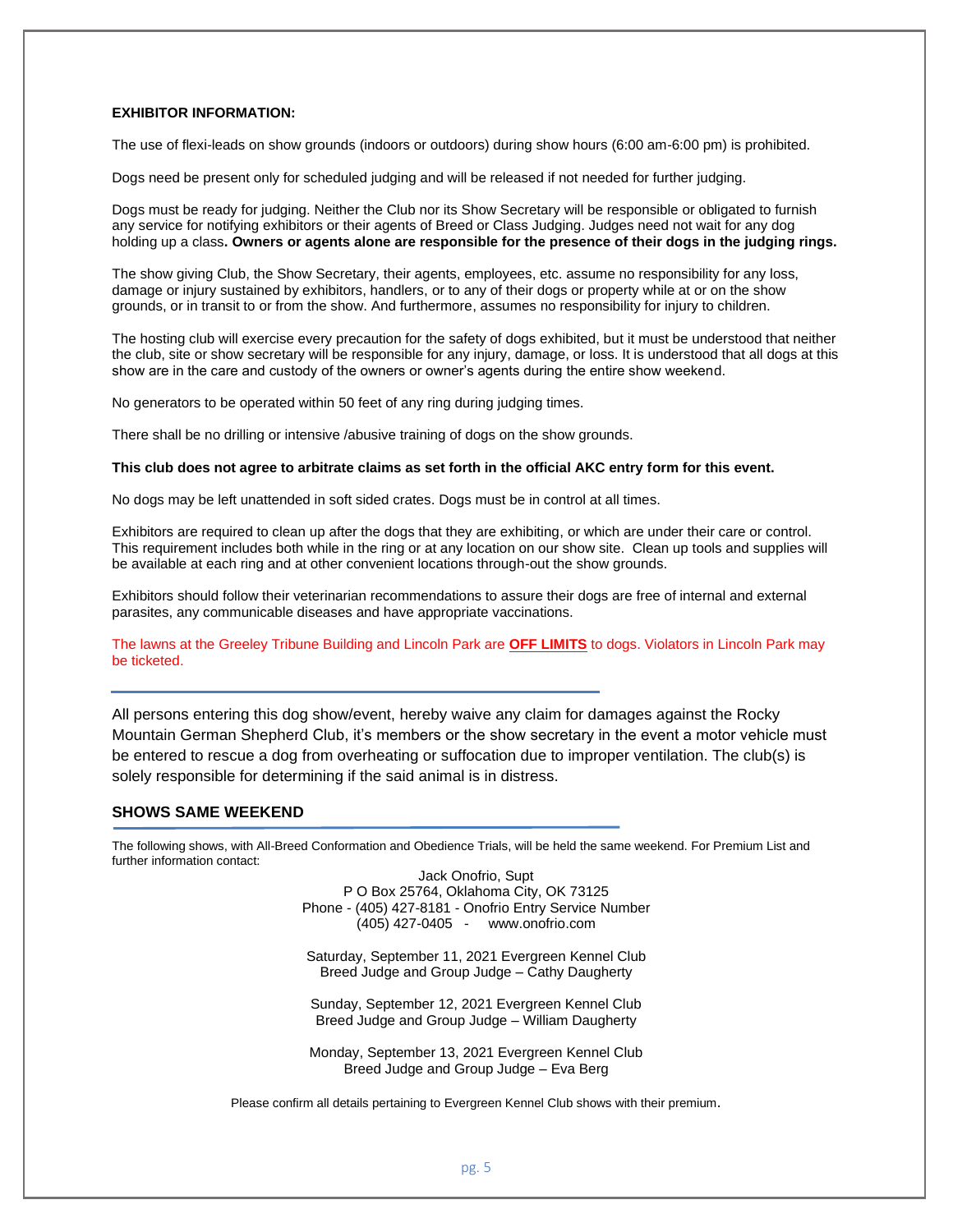### **CLASS INFORMATION**

# **REGULAR CLASSES**

The following classes will be provided for both dogs and bitches.

Puppy, 6 months & under 9 months Amateur Owner Handler Puppy, 9 months & under 12 months Bred-By-Exhibitor 12 months & under 15 Months American-Bred 15 months & under 18 Months **Changis** Open **Novice** 

**Note:** Twelve to Eighteen Month Class is an adult class and requires an adult entry fee.

#### **BEST OF BREED COMPETITION:** Effective for all shows held on or after July

1, 1980, dogs which according to their owner's records have completed the requirements for a Championship after the Closing of Entries for this show, but whose Championships are unconfirmed, may be transferred from one of the Regular Classes to the Best of Breed or Variety Competition, provided this transfer is made by the Show Secretary at least one-hour prior to the start of the judging at this show. (American Kennel Club Rule, Chapter 11, Section 6)

**BRED BY EXHIBITOR REQUIREMENTS:** All dogs entered in the Bred-By Class must be individually registered with the AKC, the person handling the dog must be a breeder of record and an owner or co-owner of the dog

**BEST PUPPY AND BEST OPPOSITE SEX PUPPY** - awarded from winners of the 6-9 and 9-12 month classes

### **NON-REGULAR CLASSES – Involving Single Dog Entries**

**VETERAN DOG/BITCH CLASS -** for Dogs/Bitches seven ( 7 ) years and older Veteran classes will be divided by age for both dogs and bitches: 7-9 years, 9-11 years, 11 years and older

#### **CLASS INFORMATION Junior Showmanship**

**NOVICE JUNIOR CLASS -** For Boys and Girls at least 9 and under 12 years of age on the day of the show who at the time entries close, have not won three (3) first place awards, with competition present, in a Novice Class at a licensed or member show.

**NOVICE INTERMEDIATE CLASS -** For Boys and Girls at least 12 and under 15 years of age on the day of the show who at the time entries close, have not won three (3) first place awards, with competition present, in a Novice Class at a licensed or member show.

**NOVICE SENIOR CLASS -** For Boys and Girls at least 15 and under 18 years of age on the day of the show who at the time entries close, have not won three (3) first place awards, with competition present, in a Novice Class at a licensed or member show.

**OPEN JUNIOR CLASS -** For Boys and Girls at least 9 and under 12 years of age on the day of the show who at the time entries close, have won three (3) first place awards in a Novice Class at a licensed or member show, with competition present in the Novice Class.

**OPEN INTERMEDIATE CLASS -** For Boys and Girls at least 12 and under 15 years of age on the day of the show who at the time entries close, have won three (3) first place awards in a Novice Class at a licensed or member show, with competition present in the Novice Class.

**OPEN SENIOR CLASS -** For Boys and Girls at least 15 and under 18 years of age on the day of the show who at the time entries close, have won three (3) first place awards in a Novice Class at a licensed or member show, with competition present in the Novice Class.

**MASTER CLASS -** *(effective date of January 1, 2018)* For Boys and Girls at least 9 and under 18 years of age on the day of the show and who have won ten (10) Best Junior wins with competition to be eligible to enter the Limited Class Competition. The calendar for this class will be November 1-October 31 of the following year. All juniors meeting the criteria for this class are required to enter the Master Class and may change their entry the day of the show if entries have already closed. Once the eligibility time frame for that year has passed, all participants return to the Open Class to compete for the following year.

Each dog handled in a regular Junior Showmanship Class must be entered and shown in one of the breed classes at the show, or must be entered for Junior Showmanship only. However, a dog that must be withdrawn for good and sufficient reason, such as a bitch in season or a veterinarian's excuse may be replaced by another dog meeting the same ownership requirements. Such substitution must be requested in writing stating the reason for the substitution and must be accompanied by an official AKC entry form.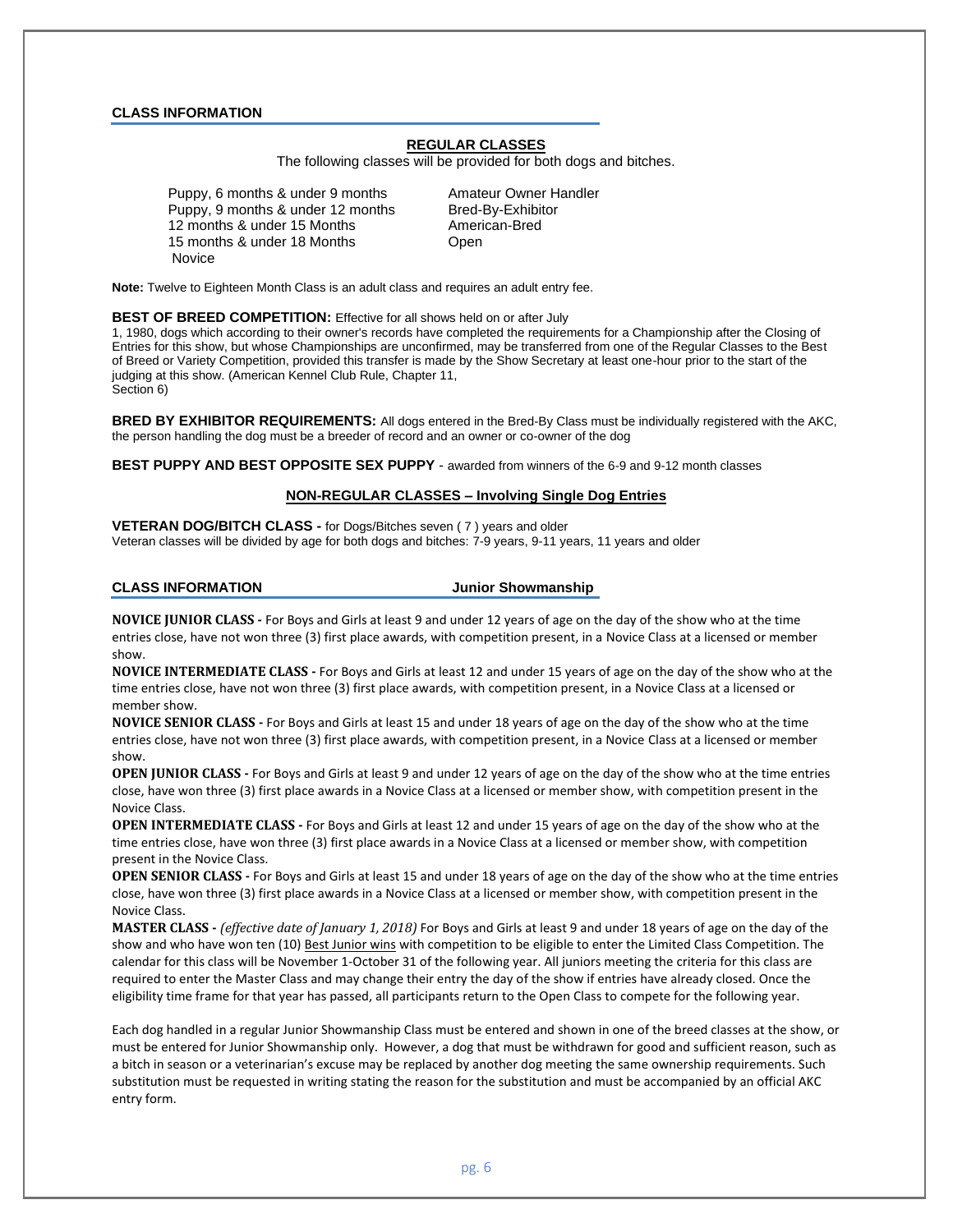#### **RIBBON PRIZES WILL BE AS FOLLOWS**:

| <b>Regular Classes</b> | <b>Non-regular Classes</b> |  |  |
|------------------------|----------------------------|--|--|
| First Prize. Blue      | First Prize Rose           |  |  |
| Second PrizeRed        | Second Prize Brown         |  |  |
| Third PrizeYellow      | Third Prize. Lt Green      |  |  |
| Fourth Prize.  White   | Fourth Prize. Gray         |  |  |
|                        |                            |  |  |

## **BREED PRIZES – for Both Shows**

The following Trophies will be offered as listed:

Best of Breed — Dog Cot and grooming items Best of Opposite Sex — Dog Themed Plush Throw Best of Winners — Sherpa Nap Dog Crate Mat Best Veteran – Dog Grooming Item Winners Dog — 6 foot English Slip Lead Winners Bitch — 6 foot English Slip Lead Reserve Winners Dog — 4 foot English Slip Lead Reserve Winners Bitch — 4 foot English Slip Lead Best Puppy — Dog Toy(s) Best Opposite Sex Puppy - Dog Toy 1st Place in all classes — Travel Wine Tumbler w/lid 1st Place for Junior Showmanship classes — Gift Card Best Junior Showmanship — Gift Card Best 4-6 month Beginner Puppy – Dog Toy All participants in 4-6 month BP - Tennis Ball

- **Best of Breed:** The Rocky Mountain GSDC, Inc. specialty show Best of Breed winner's name will be engraved on a perpetual club award offered by Stuttgart German Shepherds. This award was generously donated by Inge & Emil Vyprachticky, Sandy & Jim Richards and Irene & Tom Hause. This award remains permanently in the possession of the Rocky Mountain GSDC Inc.

The Rocky Mountain German Shepherd Dog Club appreciates the generosity of its trophy donors, please note any trophy may be substituted with one of equal or greater value.

## **CONCESSIONS:**

Food vendors may be limited on Friday, Food Trucks will be available.

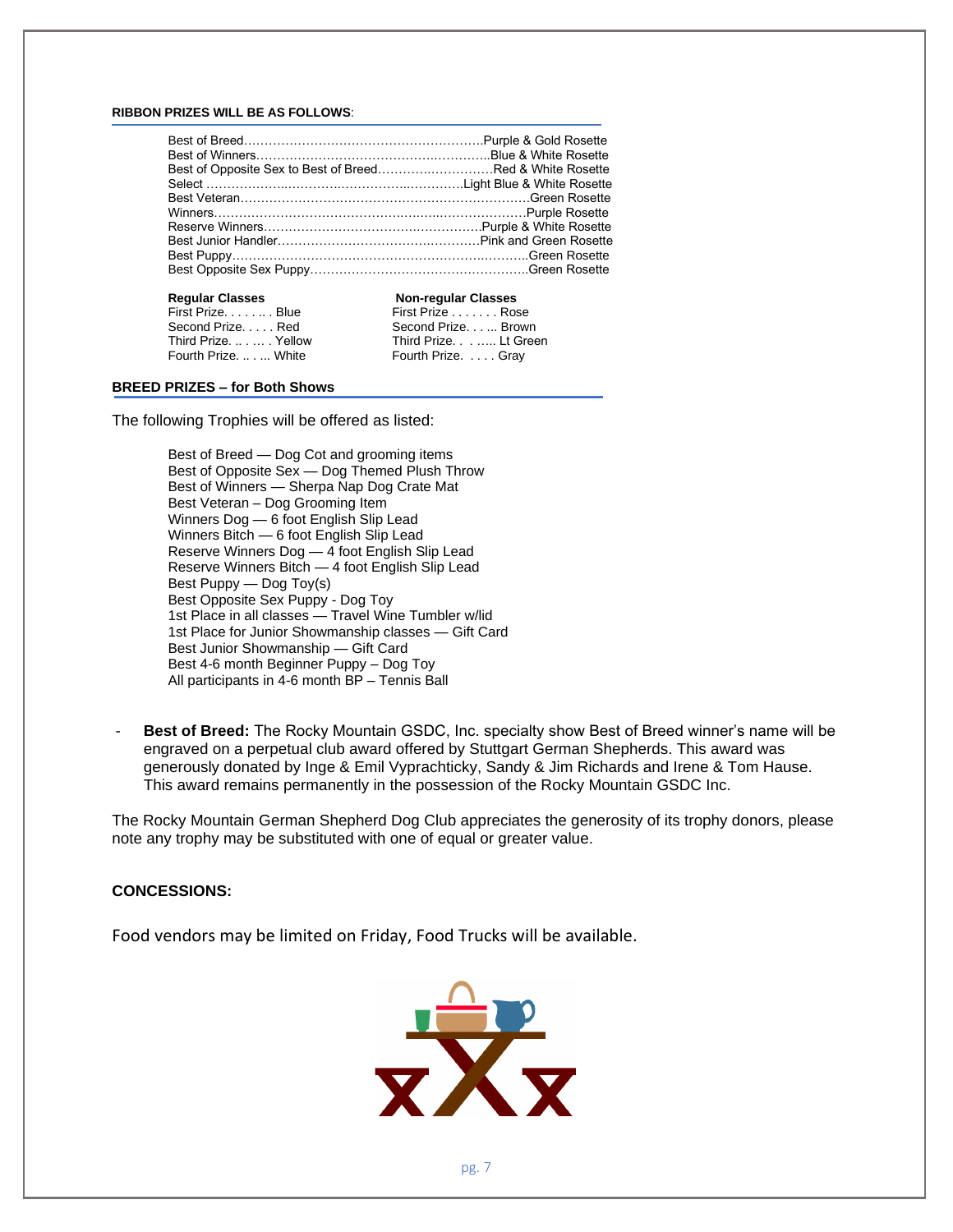|                                                                                                                                                                                                                                                            |                                                          |                                | OFFICIAL AMERICAN KENNEL CLUB ENTRY FORM                                                                                                                                                                                                                                                                                                                                                                                                                                                                                                                                                                                                                                                                                                                                                                                                                                                              |  |
|------------------------------------------------------------------------------------------------------------------------------------------------------------------------------------------------------------------------------------------------------------|----------------------------------------------------------|--------------------------------|-------------------------------------------------------------------------------------------------------------------------------------------------------------------------------------------------------------------------------------------------------------------------------------------------------------------------------------------------------------------------------------------------------------------------------------------------------------------------------------------------------------------------------------------------------------------------------------------------------------------------------------------------------------------------------------------------------------------------------------------------------------------------------------------------------------------------------------------------------------------------------------------------------|--|
|                                                                                                                                                                                                                                                            |                                                          |                                |                                                                                                                                                                                                                                                                                                                                                                                                                                                                                                                                                                                                                                                                                                                                                                                                                                                                                                       |  |
|                                                                                                                                                                                                                                                            |                                                          | Island Grove Park, Greeley, CO | ROCKY MOUNTAIN GERMAN SHEPHERD DOG CLUB                                                                                                                                                                                                                                                                                                                                                                                                                                                                                                                                                                                                                                                                                                                                                                                                                                                               |  |
|                                                                                                                                                                                                                                                            |                                                          |                                | FRIDAY, September 10, 2021 #2021176804 - White-Moser                                                                                                                                                                                                                                                                                                                                                                                                                                                                                                                                                                                                                                                                                                                                                                                                                                                  |  |
|                                                                                                                                                                                                                                                            | FRIDAY, September 10, 2021 #2021176805 - Newcomb         |                                |                                                                                                                                                                                                                                                                                                                                                                                                                                                                                                                                                                                                                                                                                                                                                                                                                                                                                                       |  |
|                                                                                                                                                                                                                                                            | <b>Pre-order Catalog, 5.00 (limited gty day of show)</b> |                                |                                                                                                                                                                                                                                                                                                                                                                                                                                                                                                                                                                                                                                                                                                                                                                                                                                                                                                       |  |
|                                                                                                                                                                                                                                                            |                                                          |                                | <b>ENTRY FEE</b> (includes 50 cent AKC recording fee AND a \$3.00 Event fee):<br>ENTRIES CLOSE WEDNESDAY 8:00 P.M. (MDT), August 25, 2021 at Show Secretary's Office.<br>MAIL ENTRIES with fees to Sue Scott, Champion Dog Events, 28485 Mid Jones Rd, Calhan, CO 80808<br><b>MAKE ALL CHECKS PAYABLE TO: Champion Dog Events</b><br><b>NOTICE: PLEASE PUT BREED &amp; NAME OF SHOW ON CHECKS. I enclose \$</b> For entry fees<br>Read carefully instructions on reverse side before filling out. Numbers in the boxes indicate sections of the instructions<br>relevant to the information needed in that box. (Please Print)                                                                                                                                                                                                                                                                        |  |
| GSD<br>BREED                                                                                                                                                                                                                                               | VARIETY                                                  | <b>SEX</b>                     | NOHS: not offered                                                                                                                                                                                                                                                                                                                                                                                                                                                                                                                                                                                                                                                                                                                                                                                                                                                                                     |  |
| DOG (2) (3)<br>SHOW CLASS                                                                                                                                                                                                                                  |                                                          | JR SHOWMANSHIP CLASS           |                                                                                                                                                                                                                                                                                                                                                                                                                                                                                                                                                                                                                                                                                                                                                                                                                                                                                                       |  |
| NAME OF (See Back)                                                                                                                                                                                                                                         |                                                          | JR. HANDLER                    |                                                                                                                                                                                                                                                                                                                                                                                                                                                                                                                                                                                                                                                                                                                                                                                                                                                                                                       |  |
|                                                                                                                                                                                                                                                            |                                                          | AKC#                           |                                                                                                                                                                                                                                                                                                                                                                                                                                                                                                                                                                                                                                                                                                                                                                                                                                                                                                       |  |
|                                                                                                                                                                                                                                                            |                                                          |                                |                                                                                                                                                                                                                                                                                                                                                                                                                                                                                                                                                                                                                                                                                                                                                                                                                                                                                                       |  |
|                                                                                                                                                                                                                                                            | Enter number here                                        | <b>DATE OF</b><br><b>BIRTH</b> |                                                                                                                                                                                                                                                                                                                                                                                                                                                                                                                                                                                                                                                                                                                                                                                                                                                                                                       |  |
|                                                                                                                                                                                                                                                            |                                                          | PLACE OF<br><b>BIRTH</b>       |                                                                                                                                                                                                                                                                                                                                                                                                                                                                                                                                                                                                                                                                                                                                                                                                                                                                                                       |  |
|                                                                                                                                                                                                                                                            |                                                          |                                |                                                                                                                                                                                                                                                                                                                                                                                                                                                                                                                                                                                                                                                                                                                                                                                                                                                                                                       |  |
|                                                                                                                                                                                                                                                            |                                                          |                                |                                                                                                                                                                                                                                                                                                                                                                                                                                                                                                                                                                                                                                                                                                                                                                                                                                                                                                       |  |
|                                                                                                                                                                                                                                                            |                                                          |                                |                                                                                                                                                                                                                                                                                                                                                                                                                                                                                                                                                                                                                                                                                                                                                                                                                                                                                                       |  |
|                                                                                                                                                                                                                                                            |                                                          | (Please Print)                 |                                                                                                                                                                                                                                                                                                                                                                                                                                                                                                                                                                                                                                                                                                                                                                                                                                                                                                       |  |
|                                                                                                                                                                                                                                                            |                                                          |                                |                                                                                                                                                                                                                                                                                                                                                                                                                                                                                                                                                                                                                                                                                                                                                                                                                                                                                                       |  |
|                                                                                                                                                                                                                                                            |                                                          |                                |                                                                                                                                                                                                                                                                                                                                                                                                                                                                                                                                                                                                                                                                                                                                                                                                                                                                                                       |  |
| JUNIOR HANDLER (if any)<br><b>FULL NAME</b><br>OF DOG<br>$\Box$ AKC REG. NO.<br>$\Box$ PAL NO.<br>FOREIGN REG. NO. & COUNTRY<br>BREEDER<br>SIRE<br>DAM<br>ACTUAL OWNER(S) [4]_<br>OWNER'S ADDRESS<br>CITY<br>NAME OF OWNER'S AGENT<br>(IF ANY) AT THE SHOW |                                                          |                                | Certify that I am the actual owner of the dog, or that I am the duly authorized agent of the owner whose name I have entered above. In consideration of the acceptance of this<br>entry, I (we) agree to abide by the rules and regulations of the American Kennel Club in effect at the time of this event, and by any additional rules and regulations appearing in<br>the premium list for this event, and further agree to be bound by the "Agreement" printed on the reverse side of this entry form. I (we) certify and represent that the dog entered<br>is not a hazard to persons or other dogs. This entry is submitted for acceptance on the forgoing representation and agreement. I (we) agree to conduct myself (ourselves) in<br>accordance with all such Rules and Regulations (including all provisions apply to discipline) and to abide by any decisions made in accord with them. |  |
| Signature of owner or his agent                                                                                                                                                                                                                            |                                                          |                                |                                                                                                                                                                                                                                                                                                                                                                                                                                                                                                                                                                                                                                                                                                                                                                                                                                                                                                       |  |
|                                                                                                                                                                                                                                                            |                                                          |                                |                                                                                                                                                                                                                                                                                                                                                                                                                                                                                                                                                                                                                                                                                                                                                                                                                                                                                                       |  |